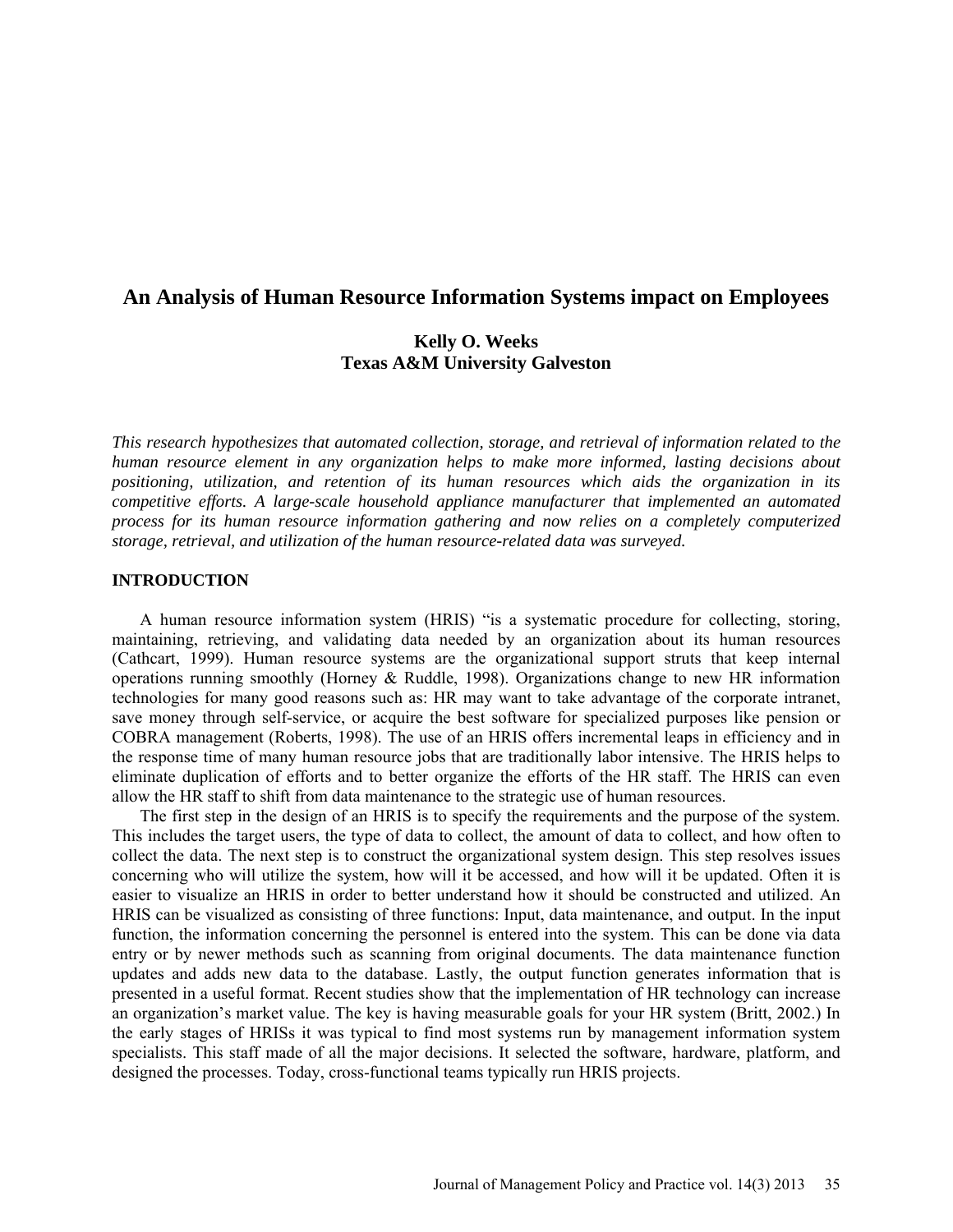Ford Motor Company began to use an HRIS in the early 1980s. The main early challenge to the organization was the transition from the HRIS being controlled by the Information Technology staff to the creation of an HRIS staff. Now that the organization's system includes information that is vital to many different departments within the organization, the information is viewed as a corporate resource. Due to this factor, the advent of the internet and the increasing need of the information stored in the HRIS by different department within the organization have led the organization to consider moving control back to the Information Technology department (Roberts, 1999). The HROne project at Citigroup involves restructuring the diverse HR operations into a single system. This system will automate processing, eliminate duplicate efforts, and establish one set of policies for the organization. AT&T has undergone a similar metamorphosis that is similar to Citigroup. AT&T has reorganized its HR operations and outsourced most of the functions to AON Human Capital Services. This outsourcing has allowed the HR staff to spend more of its efforts focusing on strategic issues ("How two organizations are achieving HR value", 2003). The selection of an HRIS is terribly vital to an organization due, in part, to the fact that the organization will typically use the system for a period of at least eight years. The selection process can last from three to nine months. The organization can hire a specialist to recommend a system or the organization can purchase existing software such as SAP or PeopleSoft. It is a good strategy to get the hardware right so that the new system will connect adequately with the existing system and will map data properly and consistently across systems (Roberts, 1998).

The move to a web-based system or to a corporate intranet is currently the top cost-cutting strategy at use within organizations that utilize HRISs. The use of these systems improves efficiency within the organization. Other examples include the use of e-mail to communicate HR related information instead of the postal service. Another method is providing self-service HR applications within the organization. This is especially effective in tasks that require much data entry and can be performed directly by the employee. Many smaller organizations struggle with the implementation of an HRIS on a limited budget. The use of application service providers (ASP) has greatly aided the recruitment aspect of the organization. The use of outsourcing can include other areas of the HR function as well. Payroll, relocation services, and FMLA compliance are other functions that can be effectively outsourced.

The lack of strategic or operational functionality has been cited as a recurring problem with current HRIS. Insufficient integration with other systems within the organization, complication of the system, inflexibility, and lack of a user-friendly interface are also mentioned. Many organizations struggle with the ability to make information available to employees and to implement HRIS goals within a limited budgetary situation. Another problem facing organizations using HRIS is that of training the staff on its proper and effective use. HR systems of successful firms often display practices reinforcing consistent themes or messages (Baron & Kreps, 1999). The future will witness the rapid expansion of many organizations to utilize electronic HR (E-HR). E-HR can be described as the overall HR strategy that redistributes the HR function throughout the organization and to trusted business partners. E-HR unites HR activities with finance, customer service, and the supply chain. E-HR is very cost effective, especially for small to medium organizations and it also helps to eliminate duplicate data collection. E-HR has been identified as a catalyst toward achieving business strategies. A major deterring factor of these systems has been the costs of implementation and maintenance. By outsourcing, one has access to expert knowledge and services that may be too costly for them to provide themselves. Also, outsourcing E-HR reduces operating costs and large investment risks involved in buying software. Employee self-service (ESS) is one of the newest trends in HRIS. The technology that drives the ESS allows managers to gain direct access to HR databases without the assistance of the HR department. This facilitates the inclusion of HR related information into many organization decisions.

To further leverage the value of an HRIS, organizations will come to view the system as a portal to all knowledge for managers and employees. This communication tool will allow employees, vendors, and customers to communicate with one another via the portal. The portal will include job information, tools, data, and news. As technology increases, workflow processes will become smarter. The HRIS could be improved to assist a manager processing performance reviews with prompts related to the real-time evaluation. In addition to this, the use of expert systems to aid personnel will increase. This trend is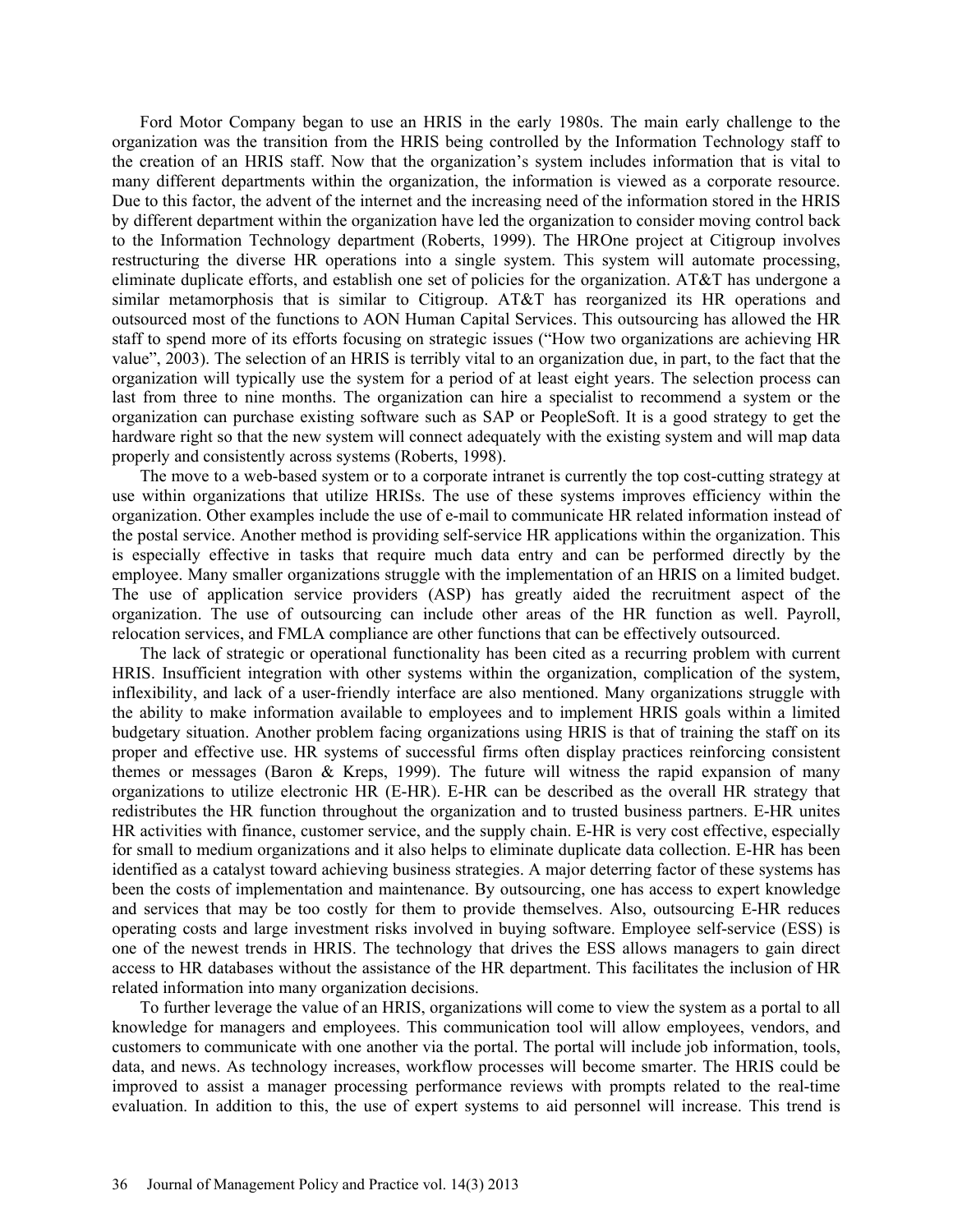already being noticed in law and medicine. In an attempt to further stretch already strained budgets, many organizations are likely to upgrade rather than replace existing software. One of the most exciting new trends in HRIS is the use of wireless HRIS. A wireless HRIS enables managers and employees to access and change their HR data by the use of a web-enabled pocket PC or a cellular telephone. New technology for the future includes the use of wireless PCs, Tablet PCs, and multi-function devices such as IBM's MegaPad ("Coming soon: wireless HR information systems", 2002).

## **CONSTRUCT**

## **Foundation**

An HRIS "is a systematic procedure for collecting, storing, maintaining, retrieving, and validating data needed by an organization about its human resources (Cathcart, 1999). Prior to the introduction of computer technology into the organizational mainstream, an employee would submit a paper application to a potential employer. This application would contain typical demographic information that would be stored within a folder that the HR department could access as necessary. Once the employee was hired, pertinent information from the application was also sent to the finance department for payroll purposes. Most employers viewed this information as necessary, but not valuable. One of the computerized information systems first used by American organizations was that found within the personnel department. In the 1950s, select organizations began to install automated payroll systems (Blair, 1988). Because large corporations were the typical users of early HRIS, the initial development of software was directed towards the mainframe computer market. Due to the fact that large employers were the only customers for HRISs, software vendors and HRIS professionals were guided by their needs. At this time, most systems were batched which produced systems that were centralized. The HRIS professional developed into an information technology function whose main concern was to maintain the integrity of the database. As computer technology increased and the cost of computing decreased, the usage of HRISs in organizations became more prevalent (Cottrell & Robertson, 1987).

In the 1980s, office automation was initiated in many large corporations. This led to the increased development of HRISs. The emphasis was on developing HRISs very inexpensively. The thought was that people within the HR department could be replaced with software. Instead of having employees maintain extensive records, a technician would enter the information once into a system and update records as necessary. A downside to the new technology was the high price tag associated with the software packages. Typical packages could cost in excess of \$200,000. One should first define the business processes to learn what steps are involved and which databases will be accessed. Then ascertain what "middleware" or workflow engine is needed between the new HR system and the legacy system (Roberts, 1998).

#### **Benefits**

The use of an HRIS offers incremental leaps in the efficiency and the response time of many human resource jobs that are traditionally labor intensive. The HRIS helps to eliminate duplication of efforts and to better organize the efforts of the HR staff. Guinn (1998) has shown that organizations that implement one system usually implement another. One key benefit of an HRIS is the ability to consistently develop and manage employees based on the value of an individual's contribution. Enterprise-wide HR systems can improve an employee's job productivity by cutting repetitive work and speeding the pace at which manual processes are managed (Horney & Ruddle, 1998). This software provides a ready application that can be linked with the legacy systems. Often, the use of an HRIS relieves the HR personnel from clerical transactions to focus upon strategic planning. An HRIS also provides better knowledge management, which can improve an organization's competitive advantage (Lin, 2005). In addition, the system can produce many HR reports that can better inform management about the staff. New HR systems will provide the infrastructure needed not only to hire, manage, and motivate and evaluate people, but it will also assist in longer-range business planning, staff forecasting, facilities planning, and budgeting (Horney & Ruddle, 1998). The use of an HRIS provides additional benefits to an organization. It can improve the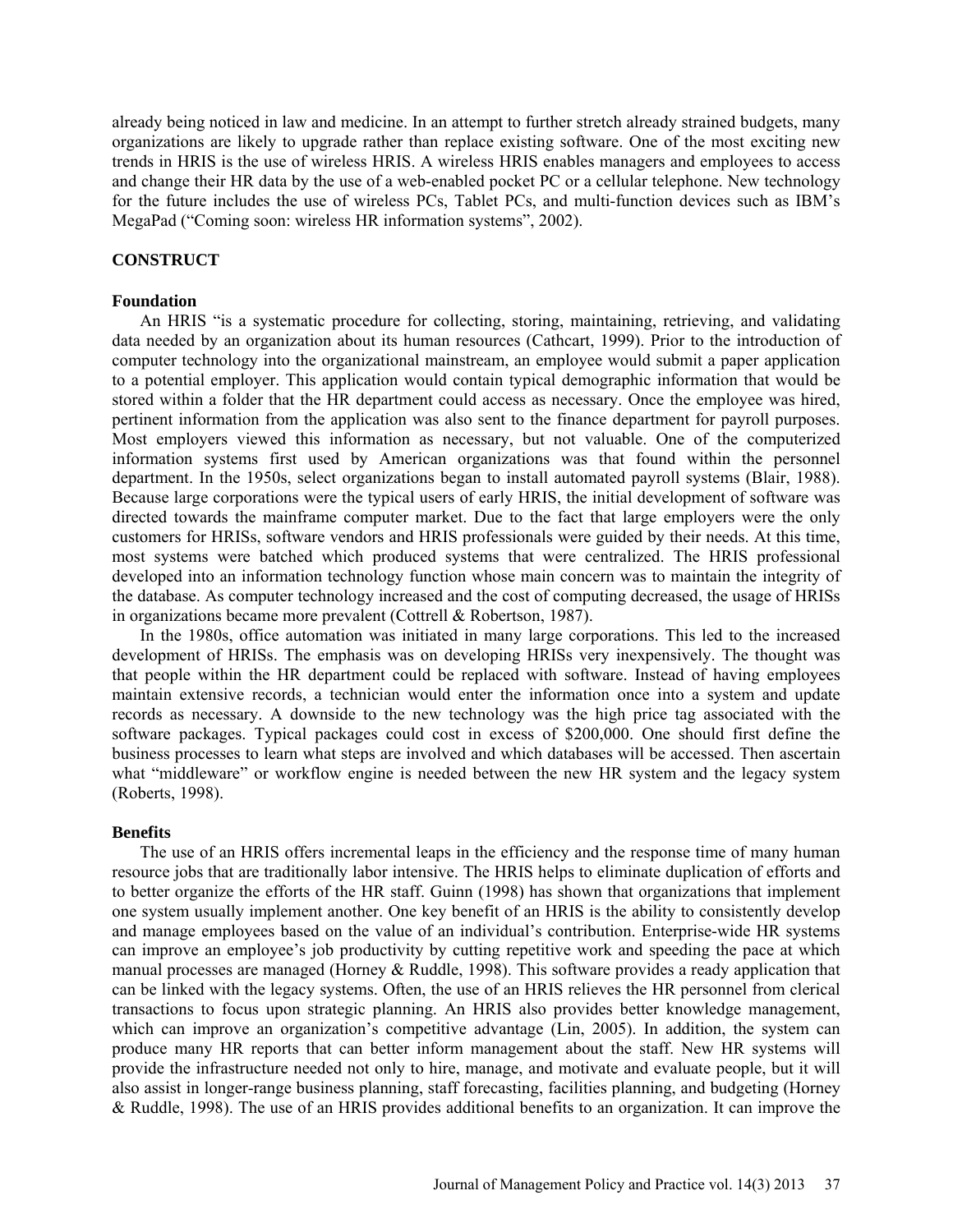efficiency of the HR operation, which will improve profitability. An HRIS can generate a new level and number of reports. It can allow the employees to enter data directly (Bsat & Beckers, 2002). The HRIS can allow the HR staff to shift from data maintenance to the strategic use of human resources. The decreased demand for time-consuming data processing will provide the opportunity to focus upon more global activities. In addition, one of the new trends in HRISs is the use of kiosks that allow employees to update and verify personal information, which reduces the need for HR personnel to perform this function. Many organizations leverage their investment in an HRIS by integrating it with other internal systems. This is commonly witnessed by the combination of the HR and payroll functions.

Such an HRIS is extremely valuable in selecting people for global assignments and managing them while they are abroad. An integrated global HRIS can assist HR personnel in integrating global issues with local concerns and consequently giving employees who are going abroad information they need to assess the value of the move (Stroh, Grasshoff Rude, & Carter, 1998). Hence, HRISs can help companies select candidates for global assignments. An HRIS can also be used to great benefit in the area of job placement and promotion planning. E-recruiting involves the collection, storage, and retrieval of information concerning employees (Cullen, 2001). Since this data will be organized more proficiently, this still allows the firm to focus on solving problems rather than simply collecting data. E-recruiting illustrates that the application of technology can create huge efficiencies and financial savings in HR. At higher levels, E-recruiting shows the critical need for the redesign and integration of most HR systems and practices (Cullen, 2001). An HRIS containing the job description, skill sets necessary, and in-house employee information is an invaluable asset. With a very detailed job description, the organization has a much better opportunity to match the skills of its existing staff to the needs of the position that is open in a much quicker time. It has been noted in Tensaki, et al. (1998) that organizational execution failures are often the result of poor human capital management. This highlights the need for the human resource function to be included in the organization's strategic planning. There are several benefits of a self-service HRIS, which are as follow: they require a lower HR-to-staff ratio, this saves time for HR staff and employees, they improve accuracy in personnel information, and they empower employees.

#### **Design**

In the modern workplace, an HRIS is a hybrid of several different types of information systems. Two variables, human resource philosophy and desired employee contributions play an instrumental role in organizational choices regarding the types of human resource policies used to manage employees across organizations (Lepak, Marrone & Takeuchi, 2004). The modern HRIS includes functions of transaction processing systems, communication systems, decision support systems, and some elements of artificial intelligence. The first step in the design of an HRIS is to specify the requirements of the system. This includes the identifying of the target users, data to collect, amount of data to collect, and how often to collect the data. The next step is the business system design. This step resolves issues concerning who will utilize the system, how will it be accessed, and how will it be updated. An integrated HRIS is one that contains a comprehensive set of human resource functions. The integration of these functions allows an organization to use the system to access data to make decisions. In the initial phase of designing HR systems, they are sometimes sacrificed for short-term cost savings. This idea is self-defeating and can result in role ambiguity and can also lead to lower productivity, lower morale, and turnover (Treen, 2001). An HRIS can facilitate job placement positions by containing all the data pertaining to the job description, compensation, training requirements, and existing employee appraisals.

#### **Components**

An HRIS can be visualized as consisting of three functions: Input, data maintenance, and output. In the input function, the information concerning the personnel is entered into the system. This can be done via data entry or by newer methods such as scanning from original documents. The scanning technology allows even signatures and handwritten notes to be entered. The data maintenance function updates and adds new data to the database. Lastly, the output function generates information that is presented in a useful format (Bsat & Beckers, 2002).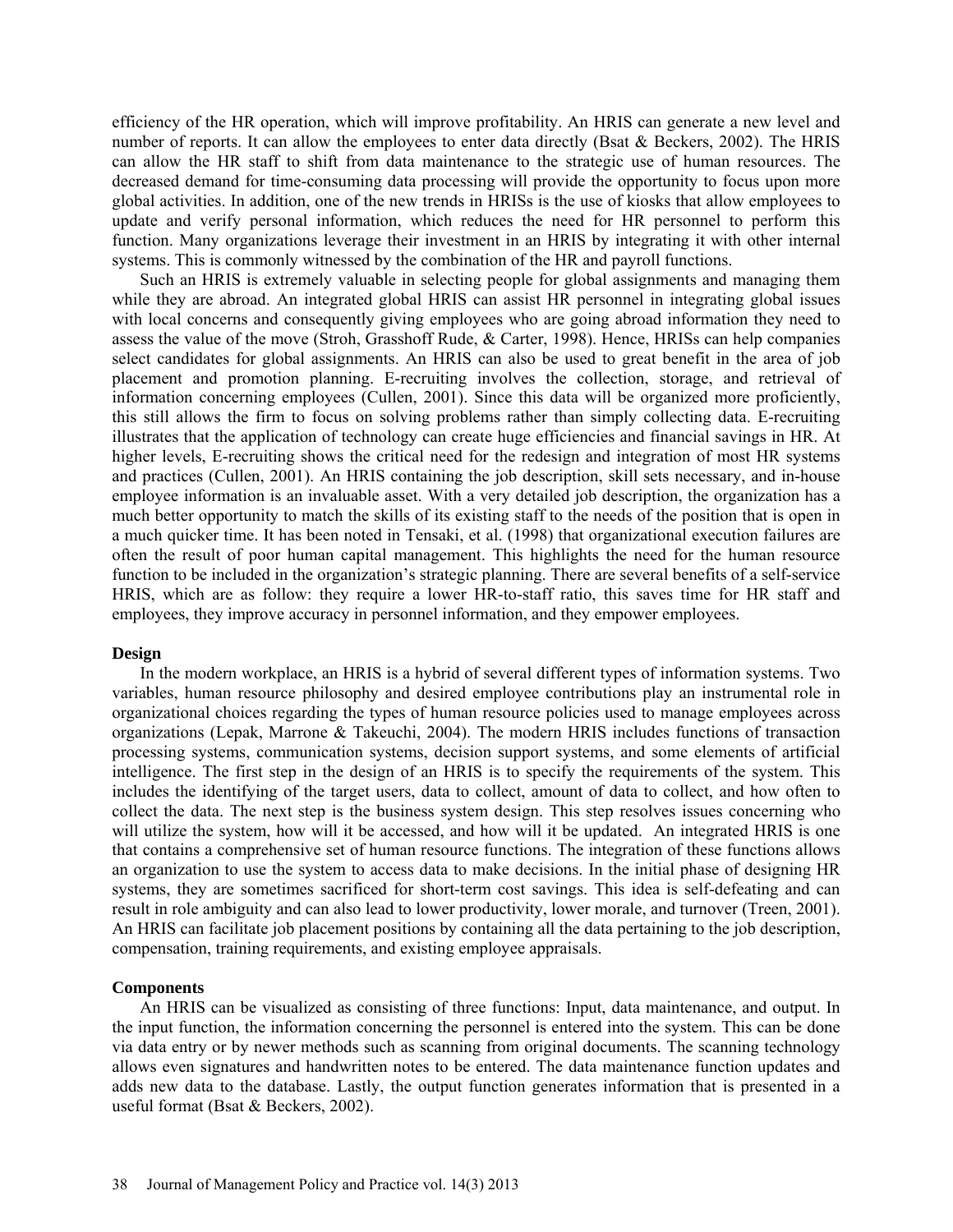#### **Software**

Many of the enhancements to HRISs are designed to produce the specified information faster and at a lower cost. Another way in which organizations are trying to combat the costs associated with HRISs is to use off-the-shelf software instead of creating a custom system. PeopleSoft, SAP, Oracle, and Lawson Software produce the best known software packages. The software packages available today were created by designers with access to extensive libraries of benchmarks and best practices. In a flexible organization, using an available software package can prove to be very productive and cost effective (Kroot, 1998). HRIS software vendors are now broadening their horizons to offer workforce planning, budgeting, tracking headcounts, and turnover management. Additionally, software vendors are increasing the ability of their packages to integrate with other typical organization applications ("The best HR software now", 2001). PeopleSoft software has expanded upon this theme to include vast amount of information concerning employees in its software package. This includes motivators, objectives, skills, and training. By utilizing this information, the organization can improve its ability to improve employee retention. This can be aided by an HRIS that assists in training, job matching, and career development. PeopleSoft also has a program called Workforce Rewards. This is an application to improve compensation planning and job pricing. This is an analytic tool that enables one to sort the data to create multidimensional what-if scenarios and hypotheses (Hammers, 2002). PeopleSoft 8 allows employees to read corporate communications, access their personal benefits information, and enroll for benefits via the portal. Success Plan software allow organizations to anticipate staff movements and manage organizational change quickly and effectively. The software is designed by HR professionals to view at a glance the management structure, the weaknesses, and the strengths of an organization.

Another popular HRIS software package is Oracle HRMS. Oracle is a challenger to People Soft and SAP as the top-selling software package. While it is highly flexible and adaptable, this package is quire costly in terms of installations, training, and maintenance ("The best HR software now", 2001). To combat the often high expense involved with utilizing the HRIS vendor's own training personnel, thirdparty instruction has become more prevalent. A major complaint with vendor supplied trainers is that they work on their own time table, own schedule, and are not very flexible. In contrast, the third-party organizations offer training schedules that are highly adaptive and flexible. Third-party trainers tend to serve well for organizations that want to outsource training or to simply supplement in-house training. Often, the third-party trainers are much closer geographically to the organization in question. This further reduces costs and increases response speed (Jossi, 2001).

#### **Selection**

The selection of an HRIS is terribly vital to an organization due, in part, to the fact that the organization will typically use the system for a period of at least eight years. The selection process can last from three to nine months. The organization can hire a specialist to recommend a system or the organization can purchase existing software such as SAP or PeopleSoft. These are software packages that combine computer systems of all departments and operate via a single database. Another option available to organizations is to select specialty HR software. Examples of this type of software include NuWeb Suite and HR Expert. HR organizations can achieve much greater success if they build common analytical frameworks, common technology platforms, and tools for the real-time sharing of data generated by a full range of HR applications (Cullen, 2001). Therefore, choosing the right system for an organization is crucial to gaining an advantage from implementing an HR system. Unfortunately, many organizations are discovering a lack of operational functionality and poor integration with their current organization systems when installing an HRIS. They are also finding the systems very complicated, inflexible, and often not very user-friendly. The installation of software designed to fit the "generic" organization does not work for all organizations. If the organization is flexible and learning oriented, the move to an off-theshelf system can be managed. In contrast, if the organization is diverse and resistant to change, this process is often unsuccessful (Kroot, 1998). HR systems are critical to improving the organization's profitability, serving customers better, and ensuring that the institution competes more effectively in the marketplace. As part of the advance planning of an HR system implementation, one may need to conduct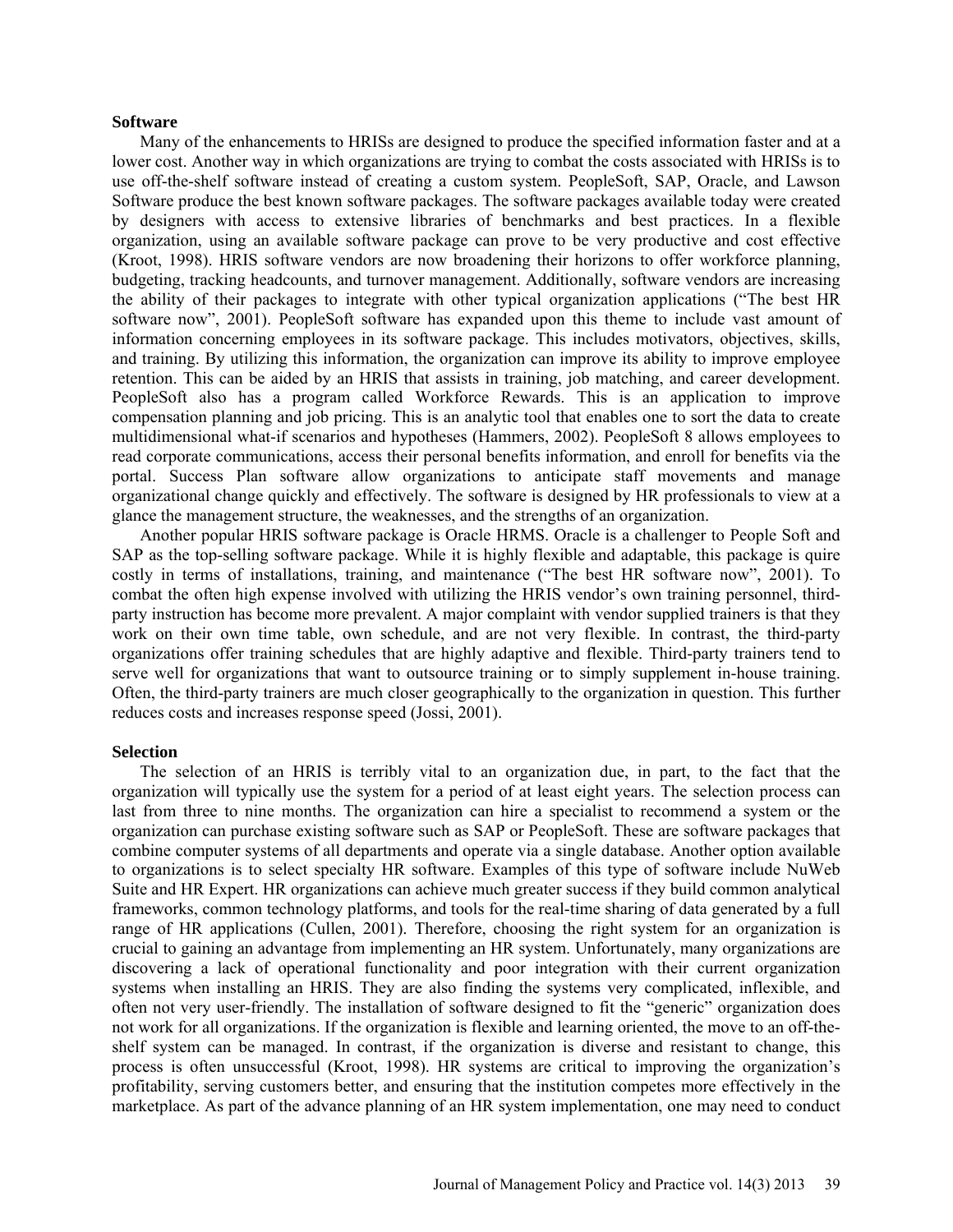an organizational readiness assessment (Horney & Ruddle, 1998). Such an assessment can help determine the factors most likely to help or hinder one's success with change efforts.

#### **Team Members**

In the early stages of HRISs it was typical to find most systems run by management information system specialists. This staff made of all the decisions. It selected the software, hardware, platform, and designed the processes (Deshpande, 2001). Today, the manner in which organizations divide the responsibilities for an HRIS varies by organization. In most organizations, cross-functional teams now run HRIS projects ("HR and HRIS", 2002).

## **CURRENT**

#### **Web-Based systems**

The move to a web-based system or a corporate intranet is currently the top cost-cutting strategy at use within organizations that utilize HRIS. The use of these systems improves efficiency within the organization. For employees that are familiar with the Internet, using a web-based system is easy. By placing benefits information online, communication is streamlined and routine questions are held to a minimum. This frees the HR staff to focus on other areas within the organization. The use of a web-based system allows the corporation to control the channels of communication to ensure that the information that is presented is accurate. It also benefits the employees because they are able to access their information quickly and to easily ensure that it is correct. Web-based HR systems can reduce administration costs by 40%. One of the main business drivers is the need to reduce administration within the HR function, allowing the HR staff to focus on more value-added activities. Other examples include the use of e-mail to communicate HR related information instead of the postal service. Another method is providing self-service HR applications within the organization. This is especially effective in tasks that require much data entry and can be performed directly by the employee. Many organizations are also placing their job applications online to reduce costs and increase accuracy (How employers save on HRIS costs, 2002).

### **Application Service Providers (ASP)**

Many small organizations struggle with the implementation of an HRIS on a limited budget. The use of application service providers (ASP) has greatly aided the recruitment aspect of the organization. Providers such as JobPlanet provide a high-end, customer-friendly web site that retains the look of the organizations own web site. This service facilitates applicant resume preparation, job searches, and availability notification. Another system is Best! Imperativ HRMS. This system offers many of the features of more expensive programs such as PeopleSoft and SAP without the large price tag. In addition to the cost savings of the software is the elimination of the high cost of maintaining and upgrading the package (Meade, 2001). To assist employees in their use of an ASP, some employers are utilizing decision support systems to help the employees make better decisions. A DSS offered by Synergy HR Technologies provides an online plan comparison tool to help employees determine which benefit plan is most appropriate for their needs. Kodak has used this software to assist its employees in selecting between different health care plans.

#### **Outsourcing**

The Society for Human Resource Management human resource outsourcing survey report (2005) found that 58% of organizations outsource a portion of or their HR functions (Logue, 2004). The rising costs of HRIS and the related software are a leading cause for many organizations to reconsider the need to make such large investments or to turn this function over to an outside vendor. Payroll, relocation services, and FMLA compliance are other functions that can be effectively outsourced. In selecting outside firms to manage the HRIS for an organization, one need pay close attention to ensure that the proposed firm possesses the necessary expertise to successfully perform the functions necessary. Another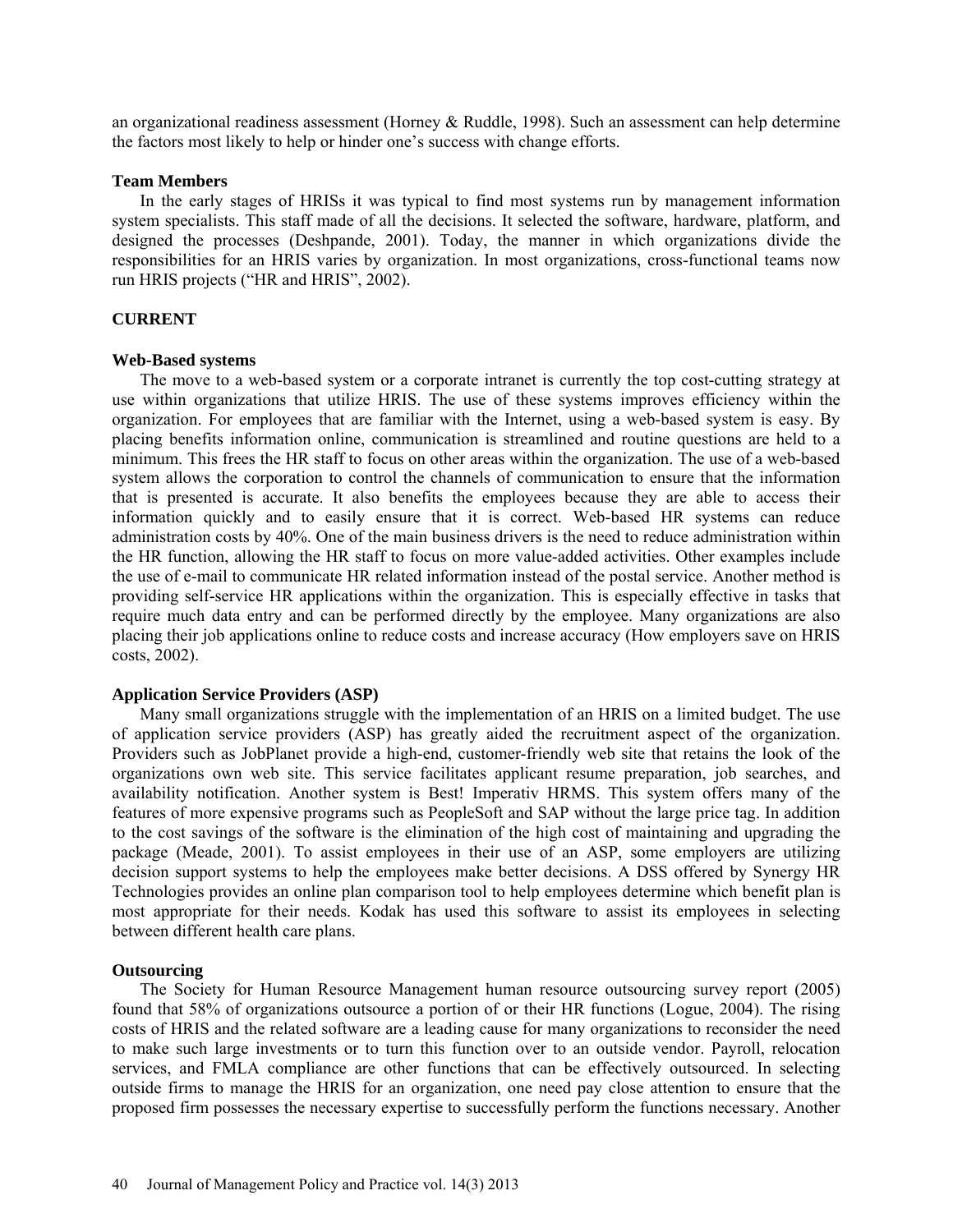area of concern is that the length of the agreement between the organizations involved can often limit quick change ("Questions to ask before you outsource any HRIS", 2002). One of the concerns that arise from the use of ASPs is that of security. With the rash of Internet hackers that have infiltrated many organizations websites, this issue is now becoming more relevant.

### **Employee Self-Service (ESS)**

Employee self-service (ESS) is one of the newest trends in HRISs. The technology that drives the ESS allows managers to gain direct access to HR databases without the assistance of the HR department. This facilitates the inclusion of HR related information in too many organization decisions. The use of self-service HRIS has produced on average a \$255 reduction in transaction costs (HR Technology Is Fueling Profits, Cost Savings, & Strategy, 2006). The use of HRISs has also resulted in fewer transcription errors when the employee directly enters his or her own information (Turek, 2000). Due to ESS systems not residing on a server, anyone with an Internet browser can access the services available on the HRIS. Many organizations now allow their employees to access their benefits information and pay histories via online computing (Self service: staff helpings, 2005). This helps the organization by saving printing costs and helps the employee by increasing the rapidity of payment. Along with placing benefits and pay information on-line, many organizations are now placing job placement information on the ESS systems to keep the employees informed. Additionally, training resources are more easily accessed by using an ESS system. The use of these resources improves the skill set of the employees and assists the organization in tracking the skills and abilities of its employees.

### **Challenges**

The lack of strategic or operational functionality has been cited as a recurring problem with current HRISs. Insufficient integration with other systems within the organization, the complication of the system, inflexibility, and the lack of a user-friendly interface were also mentioned. Organization's top management must communicate the need to implement new systems. Also, people resist the implementation because they are not asked to participate in the development of new business strategies, solutions, and plans (Horney & Ruddle, 1998). So management needs to try to get employees involved, which will reinforce acceptance and use. Many organizations struggle with the ability to make information available to employees and to implement HRIS goals within a limited budgetary situation ("Top HRIS challenges", 2002). Another problem facing organizations using HRISs is that of training the staff on the use of the system. One solution is to utilize third-party instruction. Third-party trainers usually are very flexible, closer to the client, and less expensive than traditional vendor supplied trainers.

## **FUTURE**

#### **E-HR**

The future will witness the rapid expansion of many organizations to utilize electronic HR (E-HR). E-HR can be described as the overall HR strategy that redistributes the HR function throughout the organization and to trusted business partners. E-HR unites HR activities with finance, customer service, and the supply chain. E-HR is very cost effective, especially for small to medium organizations and it also helps to eliminate duplicate data collection (Karakanian, 2000; Lengnick-Hall & Moritz, 2003). When transactions are designed to be executed via E-HR systems, much of the transactional work that human resource professionals do can be eliminated (Tenaki, et al, 1998). Roberts notes, 70% of the functions of new HR systems remain untapped because users only make the new system do what the old systems did (Roberts, 1998). So, in the future, firms will need to try and maximize their equipment to realize the full potential. Roberts also urges the use of a reward system to motivate employees to use the new system.

## **Security**

A concern of many HR professionals is the security of wireless and ASP HRISs. The security risks are especially heightened with the implementation of the Health Insurance Portability and Accountability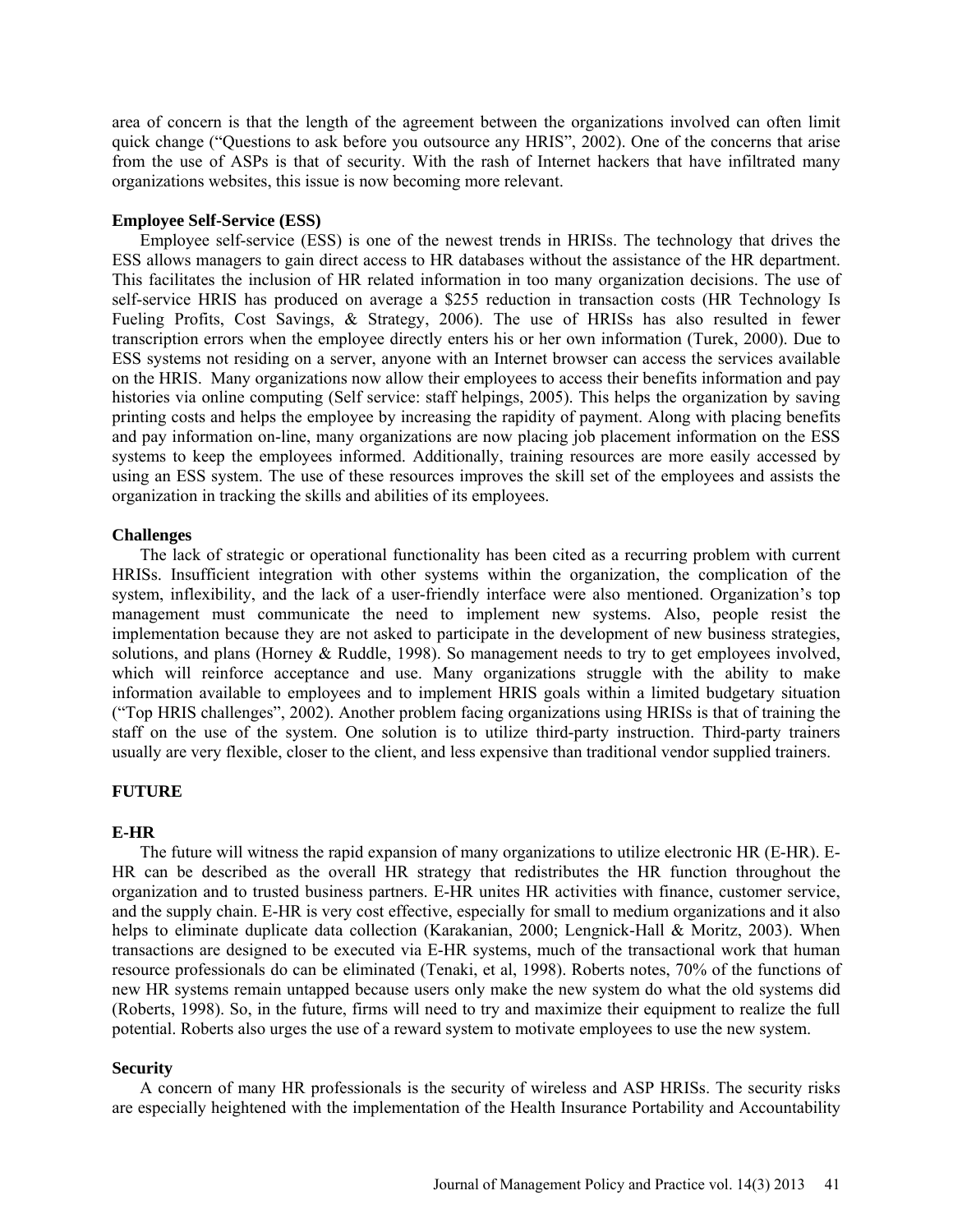Act (HIPAA). Another concern is the disposal of information on hard drives to be discarded. Improper disposal of hard drives has led to several costly lawsuits ("Trends to watch in HR technology", 2003).

### **Portal**

To further leverage the value of an HRIS, organizations will come to view the system as a portal to all knowledge for managers and employees. This communication tool will allow employees, vendors, and customers to communicate with one another via the portal. It will include job information, tools, data, and news ("The truth about leveraging HRIS", 2000). The days of shuffling and maintaining videotapes and having to schedule all employees to meet at a specific time for a meeting can be eliminated (Greengard, 2001). In an attempt to further stretch already strained budgets, many organizations are likely to upgrade rather than replace existing software (What are the top HRIS issues in 2003?, 2003).

## **Workflow**

As technology increases, workflow processes will become smarter. The HRIS could be improved to assist a manager processing performance reviews with prompts related to the real-time evaluation. In addition to this, the use of expert systems to aid personnel will increase. This trend is already being noticed in the fields of law and medicine (Greengard, 1999).

### **Wireless Systems**

One of the most exciting new trends in HRIS is the use of wireless HRIS. A wireless HRIS enables managers and employees to access and change their HR data by the use of a web-enabled pocket PC or cellular telephone. New technology for the future includes the use of wireless PCs, Tablet PCs, and multifunction devices such as IBM's Mega Pad (Coming soon: wireless HR information systems, 2002). Sanjay Kumar, CEO of Computer Associates International Inc., predicts that wireless computing will be the next technological advance to alter the business landscape. Mr. Kumar also expects the continued miniaturization of computer technology to have the greatest impact upon people's daily lives (Hoffman, 2002). One of the advantages of wireless HRIS is that the user can access, modify, and save information from a variety of wireless devices. Researchers are now designing HRIS designed to be accessed via personal digital assistants, notebook computers, and cellular phones. This frees the manager from being constrained to a desktop computer or paper based methods of managing HR related information and allows him or her to be truly mobile. Spectrum Human Resource Systems has recently introduced its proprietary mobile HRIS. This system, named ivantage mobile, allows HR managers to take important employee data with them regardless of their location. A large concern with wireless technology is security. In fact, information technology security specialists are now so high in demand as to at the top of the information technology pay scale (McGee, 2001). The most common method of network attack is the denial of service attack. This attack prevents the network from being accessed and shuts it down. Other types of attacks involve data theft and attacks generating from within the organization. Fortunately, network security is improving with the newer versions of firewalls available, but risks are still evident.

## **ORGANIZATIONAL EXAMPLES**

Ford Motor Company began to use HRIS in the early 1980s. The main early challenge to the organization was the transition from the HRIS being controlled by the information technology staff to the creation of an HRIS staff. Now that the organization's system includes information that is vital to many different departments within the organization, the information is viewed as a corporate resource. The advent of the Internet and the increasing need of the information stored in the HRIS have led the organization to consider moving control back to the information technology department (Roberts, 1999).

International Paper (IP) recently overhauled its systems. It started by setting two clear and measurable goals: reduce the HR-to-staff ratio and cut the per person cost of its HR department (Britt, 2002). The project is still ongoing but IP says it has already reached its preliminary goals.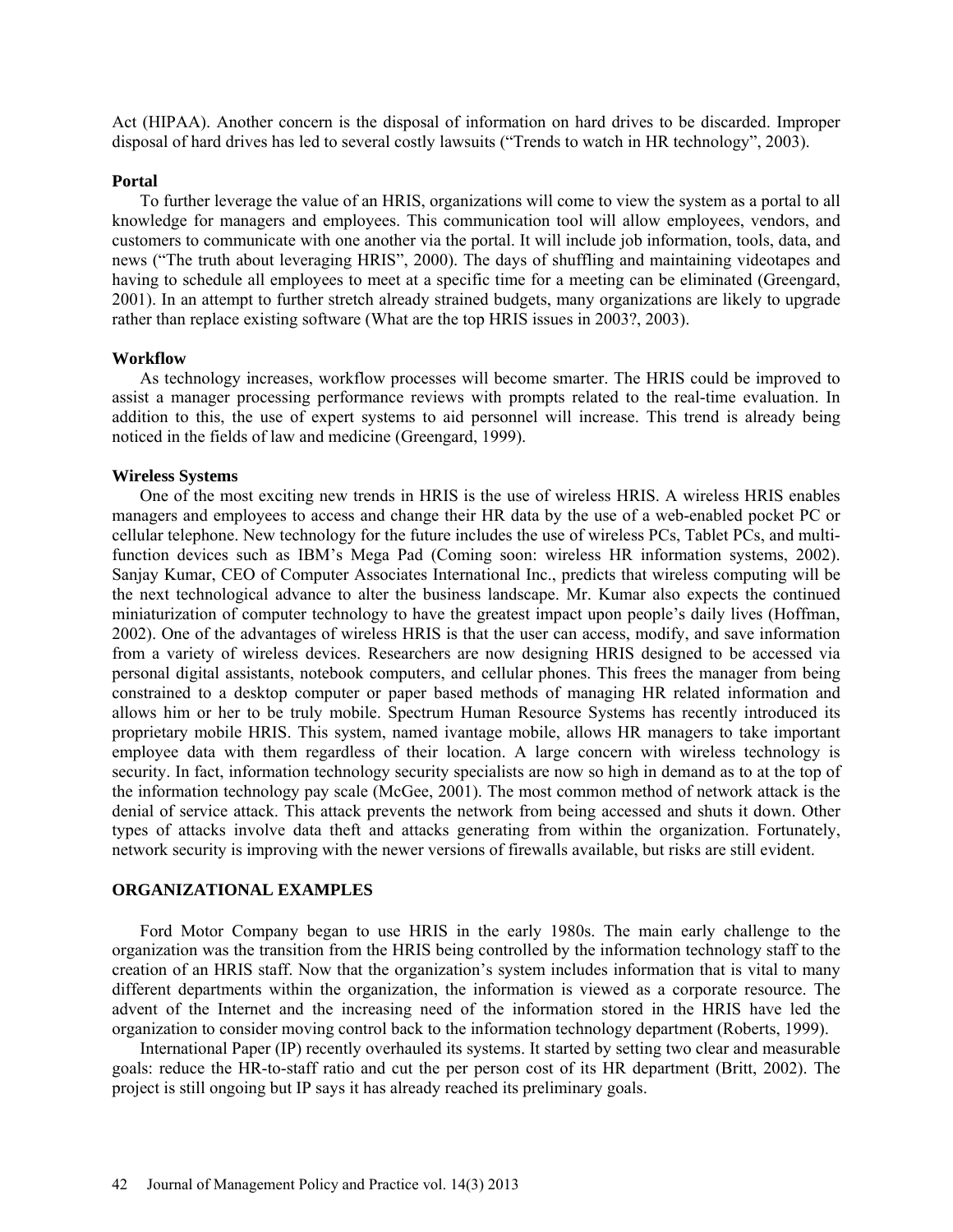Citigroup is currently streamlining its HRIS. Citigroup has more than 270,000 employees in 100 nations of the world. This organization has 22 separate HRIS platforms in use. The HROne project involves restructuring the HR operations into a single system. This system will automate processing, eliminate duplicate efforts, and set one set of policies for the organization ("How two organizations are achieving HR value", 2003).

AT&T has undergone a metamorphosis similar to Citigroup. AT&T has reorganized its HR operations and outsourced most of the functions to AON Human Capital Services. This outsourcing has allowed the HR staff to spend more of its energy focusing on strategic issues.

Federal Express Corporation's PRISM system is endowed with many capabilities. PRISM contains information on every job applicant in an online database. Once the applicant is hired, PRISM verifies that the applicant is suitable and that the position has budget authorization. The system then automatically assigns an employee number and creates and employee record. At Federal Express, employees are responsible for updating their own personal data. Through PRISM employees can perform this function.

PRISM also provides employees with access to information on internal openings by displaying job descriptions. In this system, the managers post the job openings without the assistance of the HR department. Any interested employee can apply online. PRISM provides the data concerning the employee to the hiring manager. In addition, PRISM coordinates all the training and testing (Palvia, 1993). PRISM has improved employee commitment and morale. Employees feel that they are treated fairly and given the best opportunity for advancement ("HR in the cybercorp", 1997).

Proctor and Gamble (P&G) signed a \$400 million agreements with IBM to outsource its global HR services. This is a 10-year deal that started January 1, 2004. This allows P&G to be more flexible and adaptive while focusing employees on the core competencies.

Kodak instituted its HRIS in response to problems experienced by employees when selecting between the many health plans offered by Kodak. Many employees were simply choosing the most expensive health plan because of the perception that the most expensive plan must be the best. Kodak introduced a plan comparison product designed by Synergy HR. After the introduction of the product, Kodak witnessed a dramatic redistribution of health care selections among its 30,000 employees.

The University of Arizona has moved its employment application process to the digital age. The largest employer in Tucson, Arizona, the university launched its paperless application process in 2004. The new system allows job seekers to apply for a limitless number of jobs with just one application. The applicant will receive immediate confirmation that the application was received and can track the status of the application.

#### **RESEARCH**

The various HRISs discussed in this paper represent the state of the art at this present time. But, the present technology is only a small fraction of the possible strategic uses that HRISs can provide. This paper further research into the uses of HRIS in strategic planning; specifically in the area of promotion planning and career planning.

Most organizations use computerized payroll systems. These systems contain very basic information about the employees of the firm. This information can include the name, age, address, and phone number of the employee. It can also include tax-related information such as family size, income, and garnishments. Some payroll systems can even track attendance. For many organizations this is the limit of the payroll information systems in use. But, by taking this information and combining with additional data, organizations can construct an HRIS that can truly enable the organization capitalize on this database. Organizations can collect additional data about its employees. This data can include any physical disabilities or other divulged medical conditions. The education and past experiences of the employee can be obtained from his or her application and/or resume. The employee can be asked to complete a survey that asks, among other things, the area of the country or the world that is preferred to live in. With this information, a savvy organization can utilize an HRIS to improve its strategic planning.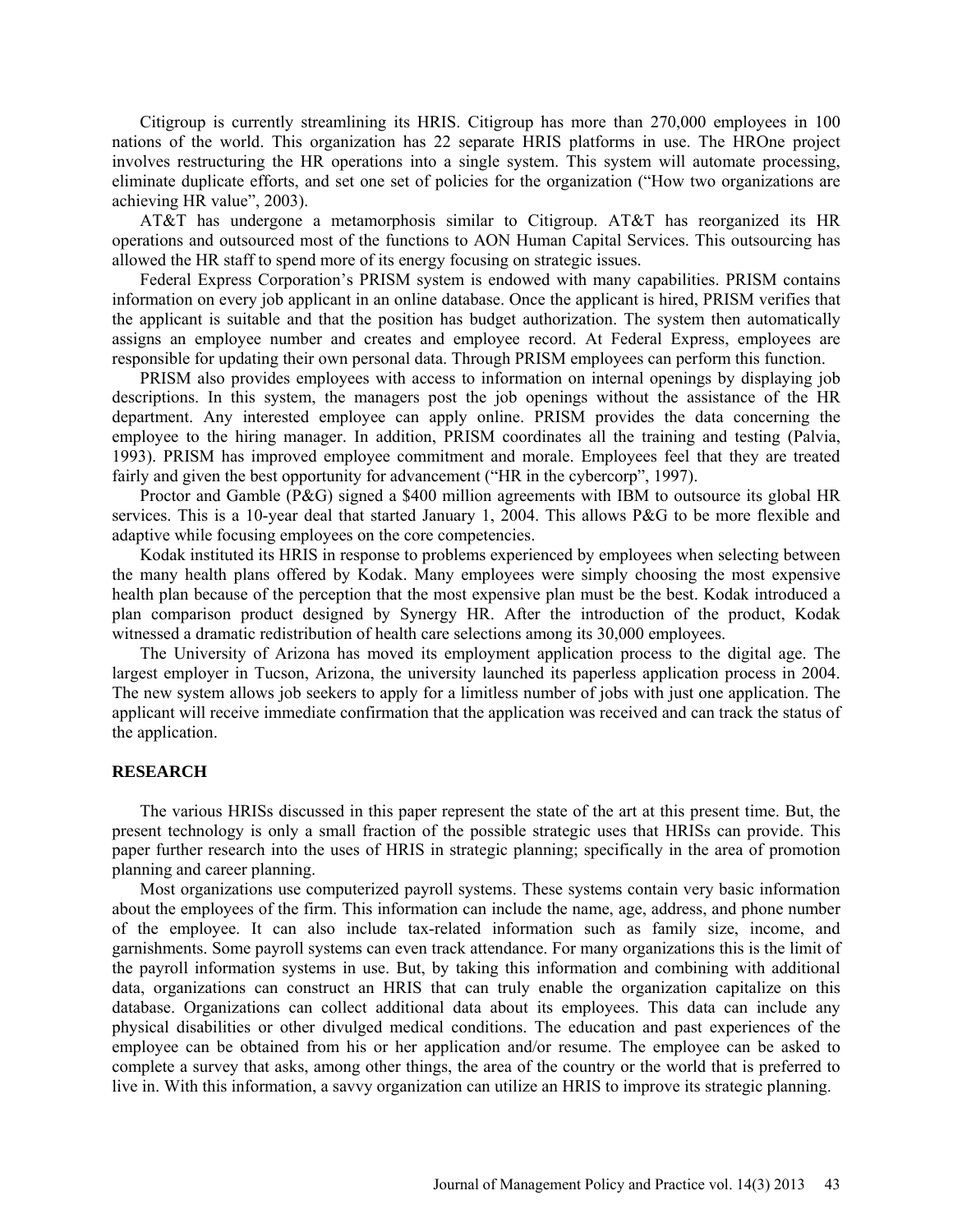The organization can utilize the family situation of an employee to determine if relocation is desirable, affordable, and possible for the organization. By examining the age and attendance of an employee, an organization can include this data in determining if the physical requirements of the position will be too demanding for the employee. The educational and work-related training that an employee possesses will reveal some of his or her skills so that the organization can best match those skills to the most appropriate position. Additionally, if an employee has a particular handicap or medical condition that hinders their work, this must be taken into consideration when positions are offered. By expanding the use of an organization's employee information database, the organization can greatly improve its strategic planning. By matching skills to positions, the organization improves its succession and promotion planning. In addition, the use of this fully-integrated HRIS will allow the organization determine its hiring needs and to issue specific skills and abilities necessary for the positions available.

This paper conducts an in-depth research into an organization to determine the manner in which HRISs are being utilized. In conducting research about the organization, data will be gathered concerning what type of HRIS is in use, the length of time that the HRIS has been in service, which person(s) or department(s) utilize the HRIS, has the implementation of the HRIS increased efficiency within the organization, and if the HRIS is used in the strategic planning processes of the organization. This research will be beneficial to organizations that use HRISs and those that currently do not.

### **METHODOLOGY**

This research project hypothesizes that automated collection, storage, and retrieval of information related to the human resource element in any large-scale organization will help the organization in question to make more informed, more effective, and more definite decisions concerning the hiring, the positioning, the utilization, and the retention of its human resource which will help that organization in its competitive efforts for survival in the marketplace. A large-scale household appliance manufacturer that has plants in various metropolitan areas scattered all around the U.S. territory that did implement an automated system for the handling and the management its human resource information gathering, and that is now relying on a completely computerized storage, retrieval, and utilization of the human resourcerelated data was surveyed. The survey instrument compares and contrasts the efficiency and effectiveness of employees' positioning, utilization, management, and retention before and after the implementation of such HRIS in order to determine the effect of the HRIS on the organization's efficiency and competitiveness in the marketplace.

The survey instrument was sent to 234 department managers and area supervisors working for a major household appliance manufacturer that has plants located in all areas of the United States and prompted them to respond to 12 questions related to the line employees that did work previously as well as the ones that are presently working in their respective departments. The total number of employees working for this appliance manufacturer was reported to be around 12600 workers. The survey asked for a comparison between the group of workers that were employed before the implementation of the HRIS and the ones that have been in employment since the implementation of such system, in order to compare and contrast the effects that were brought by the introduction of such an automated HRIS on the efficiency and effectiveness of that major household appliance manufacturer's operations and position in the marketplace.

Before the implementation of the HRIS, 22% of the employees required on-the-job training before beginning to perform their duties, 7% requested reassignment and 13% quit their job whereas after implementation of the HRIS, only 6% of the employees required on-the-job training, 2% requested reassignment and 8% quit their job – a considerable decrease in the need for on-the-job training and a modest decrease in employees requesting re-assignment and quitting their job. Before implementation of the HRIS, 78% of employees handled their job successfully and efficiently which increased to 91% after the HRIS implementation. Employee satisfaction on-the-job improved from 66% before to 84% after the HRIS implementation. Task-related employee grievances decreased from 56% before implementation to 23% after implementation of the HRIS while 46% of the employees were successful in performing their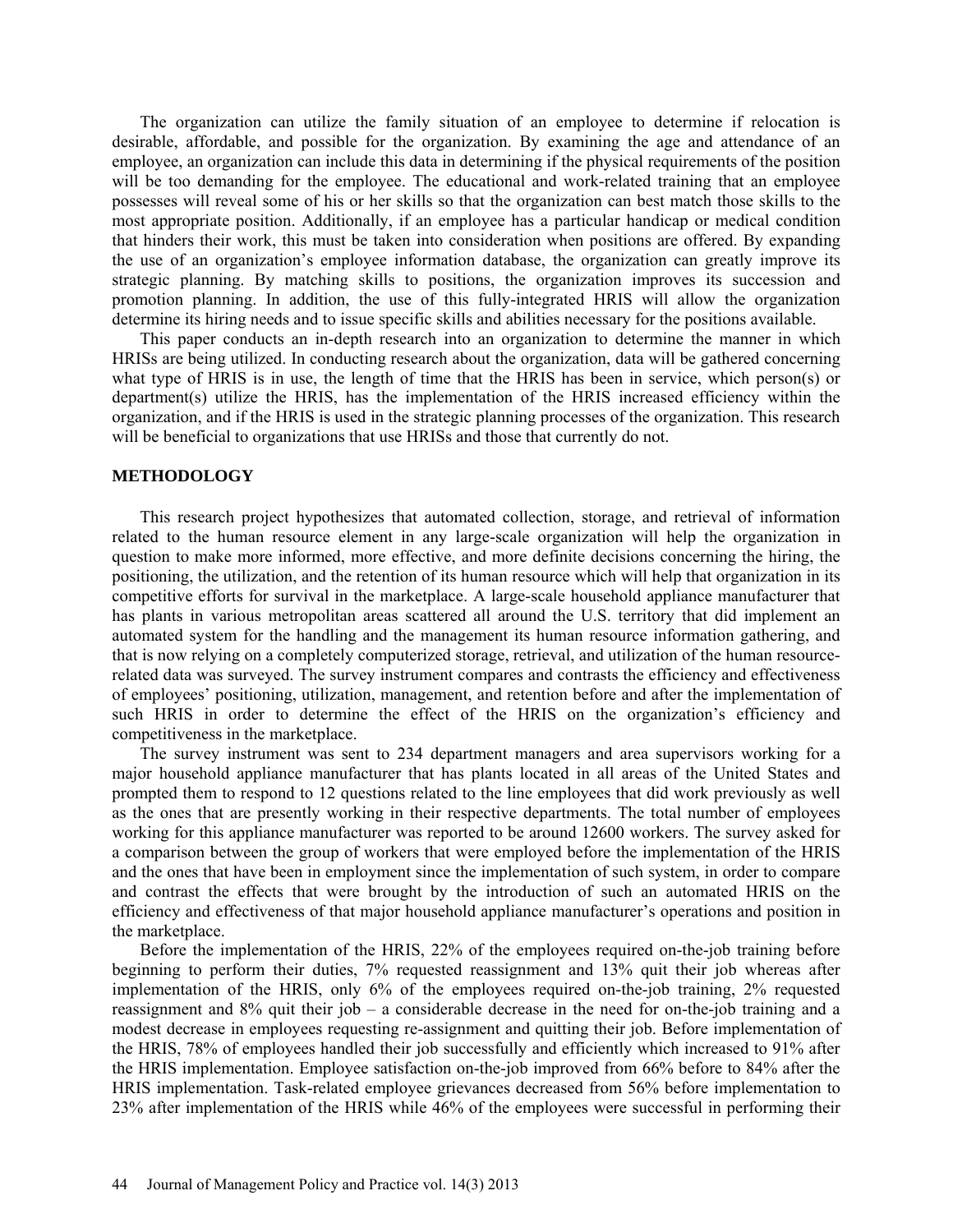jobs after training prior to the HRIS implementation compared to 68% after implementation of the HRIS. Sixteen percent of the employees had committed work-related mistakes on-the-job before the HRIS implementation compared to 5.4% after the implementation. Employee productivity rose from 78% before the HRIS implementation to 89% after the HRIS implementation, and employee absenteeism decreased from 13% before the HRIS implementation to 7.9% after the HRIS implementation. The rate of employees carrying out job-related tasks correctly rose from 92% to 97%, and the allocation of employees to the wrong job decreased from 8.5% before the HRIS implementation to 3% after the HRIS implementation.

There was an overall improvement in every aspect of the job covered by the questionnaire: a 16% decrease in training on-the-job, a 5% decrease in employees requesting job reassignments, a 5% decrease in employees quitting their job, a 13% increase in employees handling their job successfully and efficiently. Job satisfaction increased by 18%, task-related employee grievances decreased by 33%, the success rate of employees after training increased by 22%, mistakes being committed on-the-job decreased by 10.6%, employee productivity increased by 11%, absenteeism decreased by 5.1%, correctly performing the job increased by 5% while the allocation of employees to the wrong job decreased by 4.5%.

## **CONCLUSION**

An HRIS utilizes computerized collection, storage, and retrieval technology to improve handling and management of the human resource information within an organization. An HRIS enables decision makers and planners of an organization to improve the efficiency, effectiveness. and timeliness of the information at their disposal. New technology has provided decision makers and strategy makers in an organization with an avenue to access the information about the human resource in their organization without having to involve the Human Resource Department. With the advent of web-based as well as wireless HRIS, the utilization as well as the benefits of such systems will only improve as time goes by. Human Resource Information Systems are rapidly becoming vital to the successful and skillful operation of the modern organization. The development of computerized HRIS has taken various directions over the years, and the use of such systems differs between one organization and another; however, with the positive leaps in technology to be experienced in this new millennium combined with those currently being researched, the usefulness, efficiency, and necessity of HRISs will only increase as can be seen by the data collected for this study.

## **REFERENCES**

Baron, J. & Kreps, D. (1999). Consistent Human Resource Practices. *California Management Review*, 41, 3, 29-53.

Beckers, A., & Bsat, M. (2002, Summer). A DSS classification model for research in human resource information systems. *Information Systems Management*, 19, 3, 41.

Benham, P. (1999, Summer). Challenges and trends in HR/IR programs: bridging the gap for global competitiveness. *Society for Advancement of Management Advanced Management Journal*, 64, 3, 9.

Blair, E. (1988, February). Boostrapping your HRIS capabilities. *HR Magazine*, 33, 2, 68-72.

Bortolus, D. (1998). HRIS project team selection. *HR Focus*, 74, 4, S7.

Britt, J. (2002, June). Making HR technology pay off. *HR Magazine*, 47, 6, 10.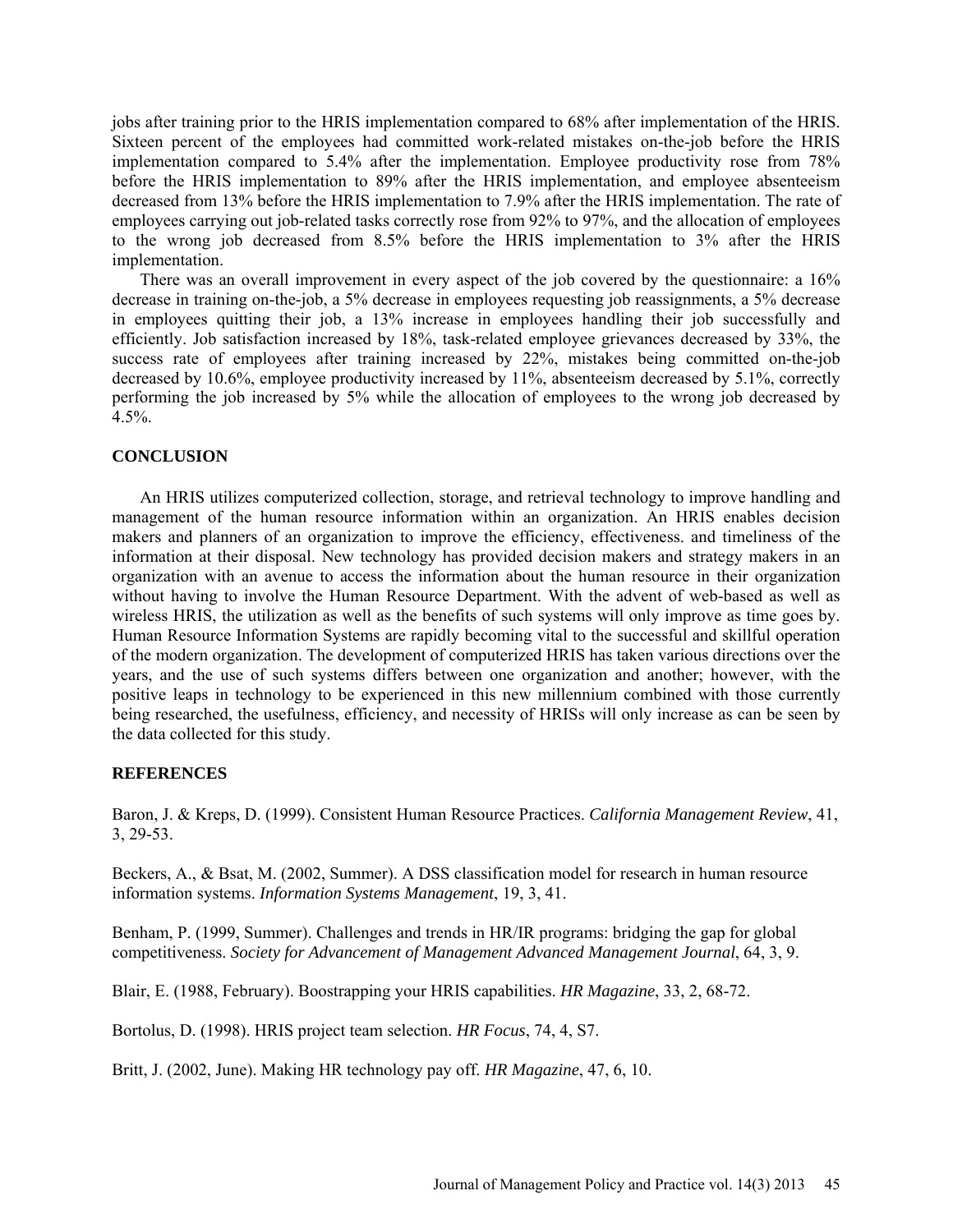Cathcart, C., Kovach, K. (1999, Summer). Human Resource Information Systems (HRIS): providing business with rapid data access, information exchange & strategic advantage. *Public Personnel Management*, 28, 2, 275.

Coming soon: wireless HR information systems (2002, July). *HR Focus*, 79, 7, 14.

Cottrel, R. & Robertson, C. (1987, September). The HRIS profession: development and direction. *Workforce*, 66, 9, 111-20.

Cullen, B. (2001). E-Recruiting is driving HR systems integration. *Strategic Finance*, 83, 1, 22-25.

Deshpande, S., & Targowski, A. (2001). The utility and selection of an HRIS. *Advances in Competitiveness Research*, 2001, 9, 1.

Fox, F. (1998, August). Do it yourself HRMS evaluations. *HR Magazine*, 43, 9, 28-33.

Greengard, S. (1999, June). HR technology trends: beyond the millennium. *Workforce*, 78, 6, 3.

Greengard, S. (2001, January). 10 HR technology trends for 2001. *Workforce*, 80, 1, 20.

Grensing-Pophal, L. (2005, February). Automating HR. *Credit Union Management*, 28, 2, 32-36.

Guinn, K. (1998). Transforming organizational behavior through competency based integrated HR systems. *Journal of Compensation & Benefits*, 13, 4, 24-27.

Hammers, M. (2002). Mine Company Data with Decision-Support Tools. *Workforce*, 81, 6, 50-54.

Horney, N. & Ruddle, I. (1998). All systems go? *Bank Marketing*, 30, 1, 20-26.

How employers save on HRIS costs (2002, December). *HR Focus*, 79, 12, 10. How two organizations are achieving HR value (2003, January). *HR Focus*, 80, 1, 7.

HR and HRIS: who does what? (2002, October). *HR Focus*, 79, 10, S2.

HR news capsules (1999, September). *HR Focus*, 76, 9, 4.

HR technology is fueling profits, cost savings, & strategy. (2006, January). *HR Focus*, 83, 1, 7-9.

James, W. (2002, January/February). Best HR practices for today's innovation management. *Research Technology Management,* 45-51.

Jossi, F. (2001, March). Get the most out of HRIS training. *HR Magazine*, 46, 3, 121.

Karakanian, M. (2000, Fall). Are human resources departments ready for e-hr? *Information Systems Management*, 17, 4, 35.

Kroot, I. (1998, April). Searching for an HRIS solution. *HR Focus*, 75, 4, S6.

Lengnick-Hall, M. & Moritz, S. (2003). The impact of e-HR on the human resource management function. *Journal of Labor Research*, 24, 3, 365.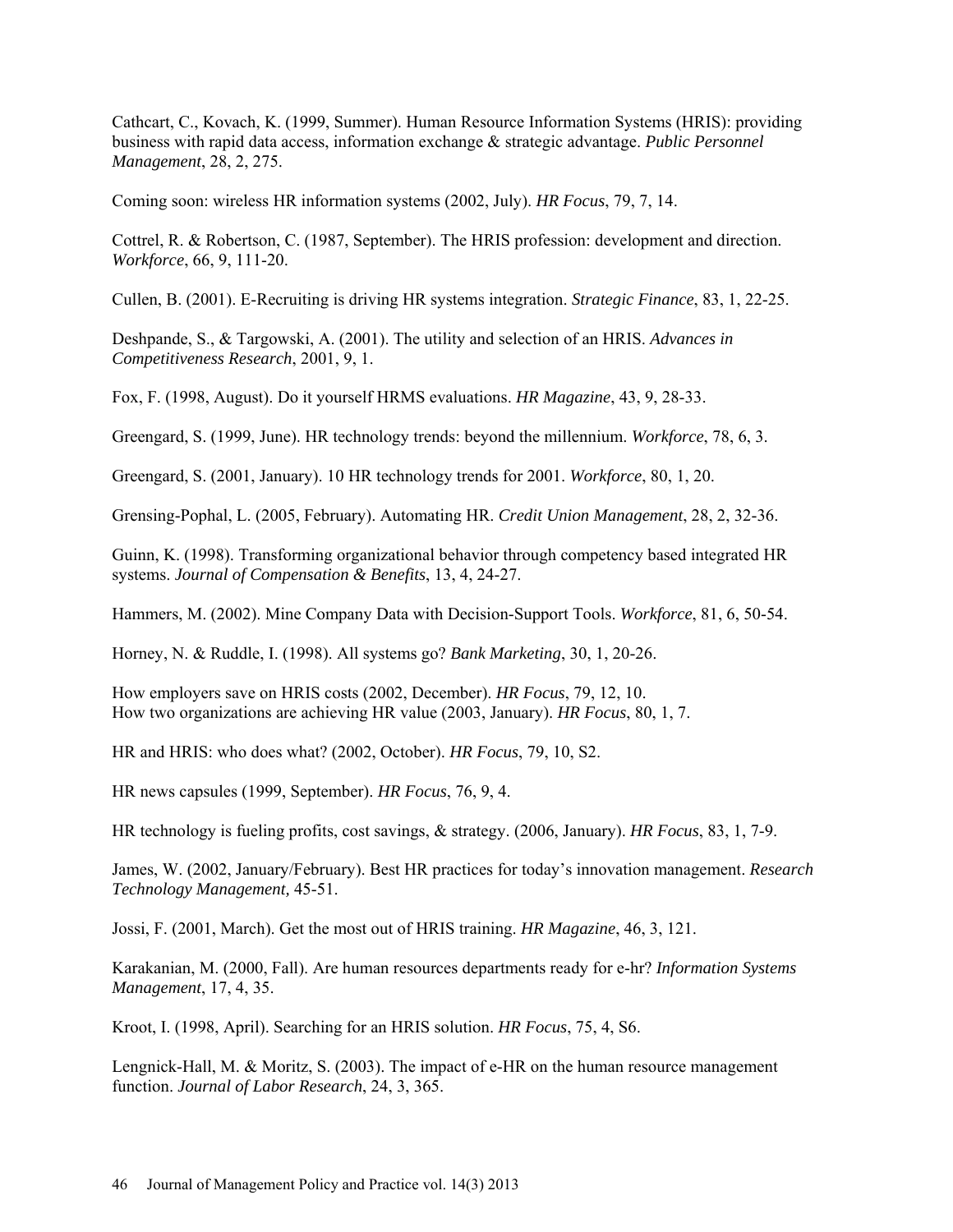Lepak, D., Marrone, J., Takeuchi, R. (2004). The relativity of HR systems: conceptualizing the impact of desired employee contributions and HR philosophy. *International Journal of Technology Management*, 27, 6/7, 639.

Lewis, A. (2000, September 28). You've got to hand it to them. *People Management*, 6, 19, 47.

Logue, A. (2004, October). What's 'just right' for you? *HR Magazine*, 49, 10, 78-83.

Meade, J. (2001, July). Big-time HRIS for smaller companies. *HR Magazine*, 46, 7, 127.

OConnell, S. (1995, June). Does a higher price mean a better product? *HR Magazine*, 40, 7, 32.

Palvia, P., Sullivan, S., Zeltman, S. (1993, June). PRISM profile: an employee-oriented system*. HR Focus*, 70, 6, 19.

Questions to ask before you outsource any HRIS (2002, February). *HR Focus*, 79, 2, 5.

Roberts, B. (1998). The new HRIS: Good deal or \$6 million paperweight? *HR magazine*, 43, 2, 40-44.

Roberts, B. (1999, June). Who's in charge of HRIS? *HR Magazine*, 44, 6, 130.

Roberts, B. (2000). HR-specific standards may speed data exchange. *HR magazine*, 45, 6, 183-186.

Salopek, J. (1999, July). Ethics: whys and wherefores. *Training & Development*, 53, 7, 10.

Self service: staff helpings. (2005, September 14). *Employee benefits*, 51.

Stroh, L., Grasshoff, S., Rude, A., Carter, N. (1998). Integrated HR systems help global leaders. *HR Magazine*, 43, 5, 14-17.

Ten questions to ask about HR ASP security (2002, May). *HR Focus*, 79, 5, 13.

The best HR software now (2001, March). *HR Focus*, 78, 2, 11.

The truth about leveraging HR information services (2000, June). *HR Focus*, 77, 6, 11.

Top HRIS challenges (2002, October). *HR Focus*, 79, 10, S1.

Totty, P. (2001, August). Human resource information systems*. Credit Union Magazine*, 67, 8, 53.

Treen, D. (2001). The HR challenge for the high-tech start-up. *Ivey Business Journal*, 65, 3, 10-12.

Trends to watch in HR technology (2003 July). *HR Focus*, 80, 7, 6.

What are the top HRIS issues in 2003 (2003, May)? *HR Focus*, 80, 4, 3.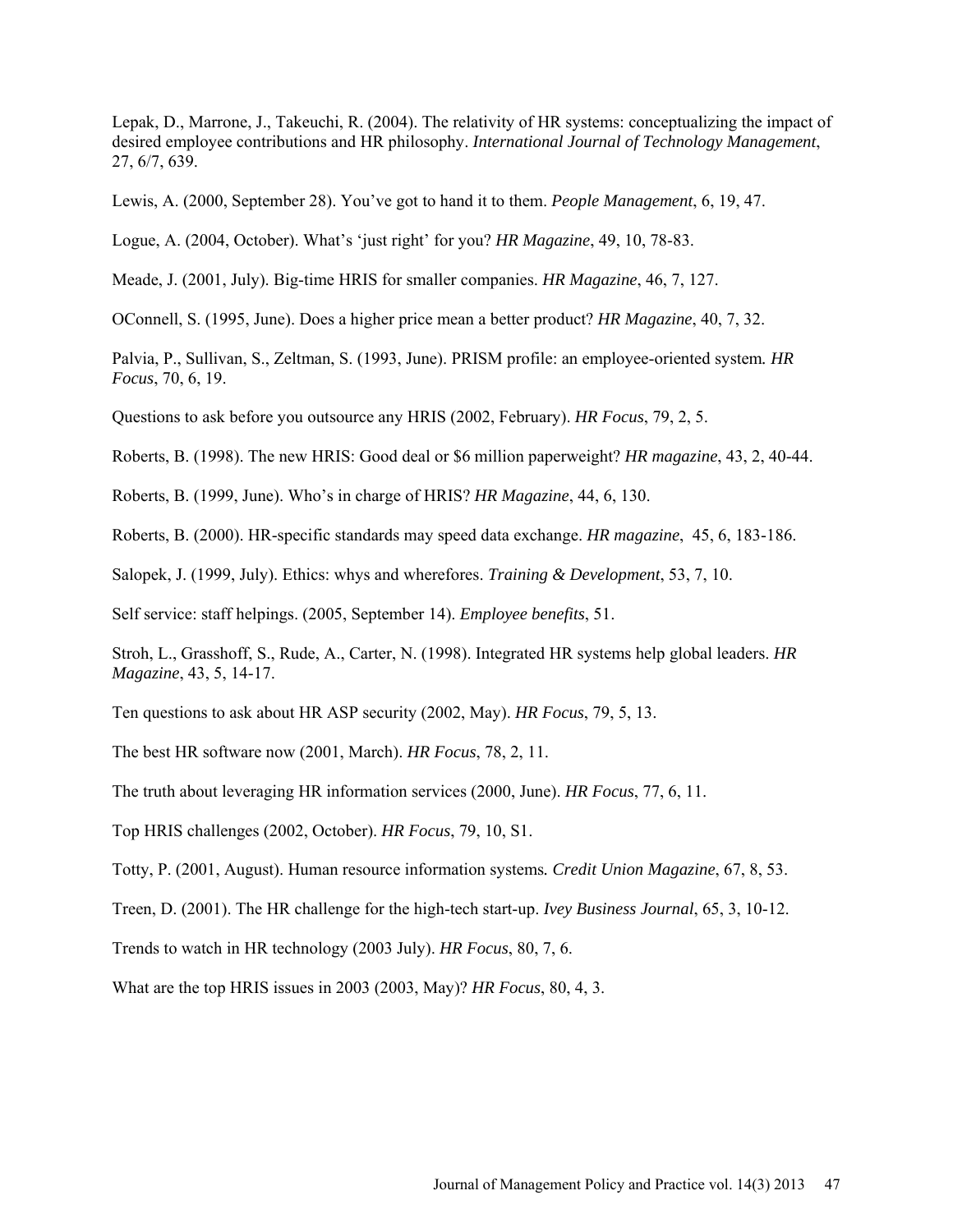# **TABLE 1 BEFORE AND AFTER RESULTS OF HRIS IMPLEMENTATION**

| <b>HR ACTIVITY</b>                                                           | <b>BEFORE HRIS</b><br><b>IMPLEMENTATION</b> | <b>AFTER HRIS</b><br><b>IMPLEMENTATION</b> |
|------------------------------------------------------------------------------|---------------------------------------------|--------------------------------------------|
| <b>EMPLOYEES REQUIRING ON</b><br>THE JOB TRAINING                            | 22%                                         | 6%                                         |
| <b>EMPLOYEES REQUESTING</b><br><b>REASSIGNMENT</b>                           | 7%                                          | 2%                                         |
| <b>EMPLOYEES QUITTING THEIR</b><br><b>JOB</b>                                | 13%                                         | 8%                                         |
| <b>EMPLOYEES SUCCESSFUL AND</b><br>EFFICIENT IN HANDLING THEIR<br><b>JOB</b> | 78%                                         | 91%                                        |
| <b>EMPLOYEE SATISFACTION ON</b><br><b>JOB</b>                                | 66%                                         | 84%                                        |
| <b>TASK-RELATED EMPLOYEE</b><br><b>GRIEVANCES</b>                            | 56%                                         | 23%                                        |
| <b>EMPLOYEES SUCCESSFUL IN</b><br>THEIR JOB AFTER TRAINING                   | 46%                                         | 68%                                        |
| <b>EMPLOYEE MISTAKES /</b><br>ACCIDENTS COMMITTED ON<br>THE JOB              | 16%                                         | 5.4%                                       |
| <b>INCREASED EMPLOYEE</b><br><b>PRODUCTIVITY</b>                             | 78%                                         | 89%                                        |
| <b>EMPLOYEE ABSENTEEISM</b>                                                  | 13%                                         | 7.9%                                       |
| <b>EMPLOYEES CARRYING OUT</b><br><b>TASKS CORRECTLY</b>                      | 92%                                         | 97%                                        |
| <b>ALLOCATION OF EMPLOYEES</b><br>TO THE WRONG JOB                           | 8.5%                                        | 3%                                         |